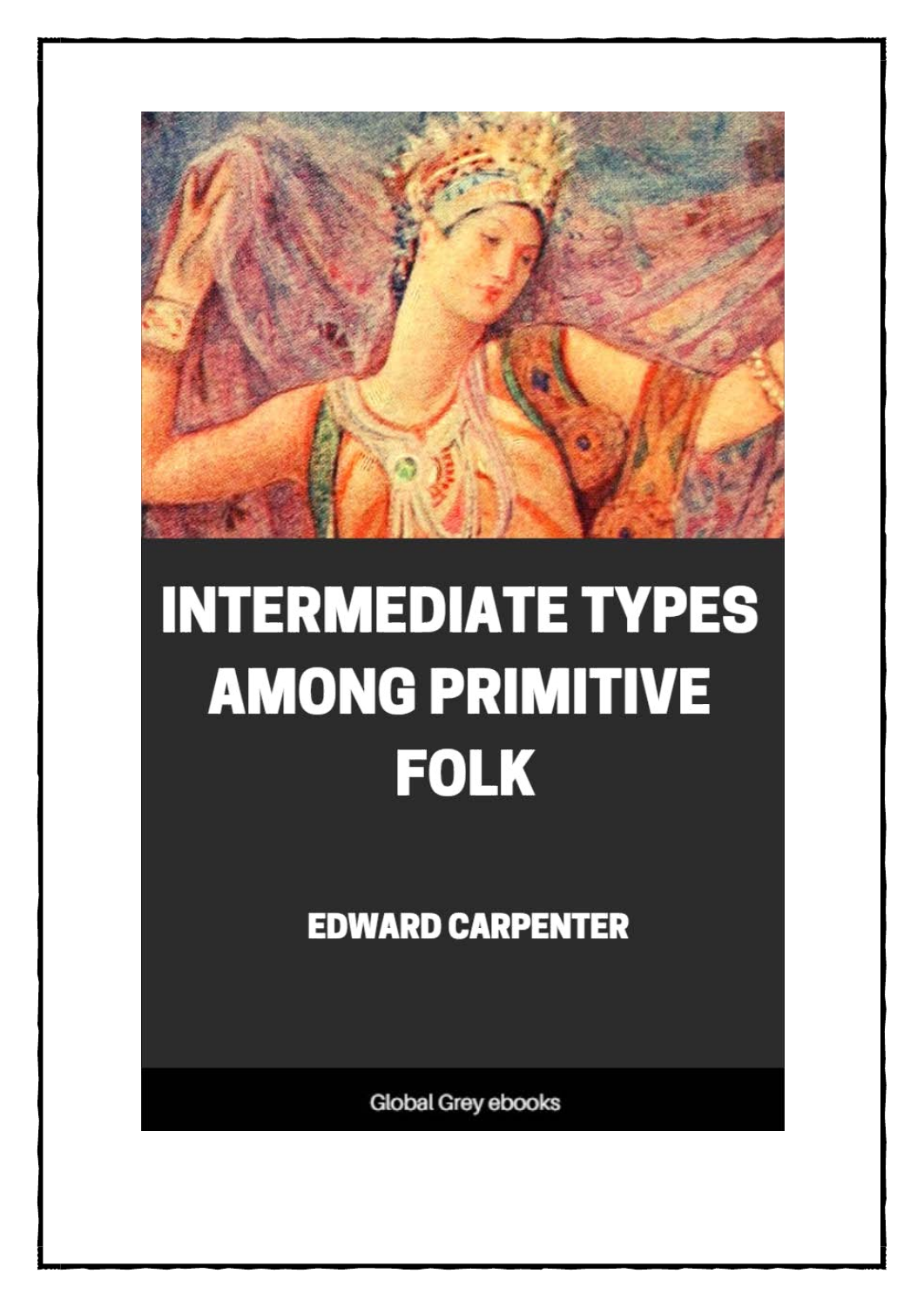## **INTERMEDIATE TYPES AMONG PRIMITIVE FOLK**

**BY EDWARD CARPENTER**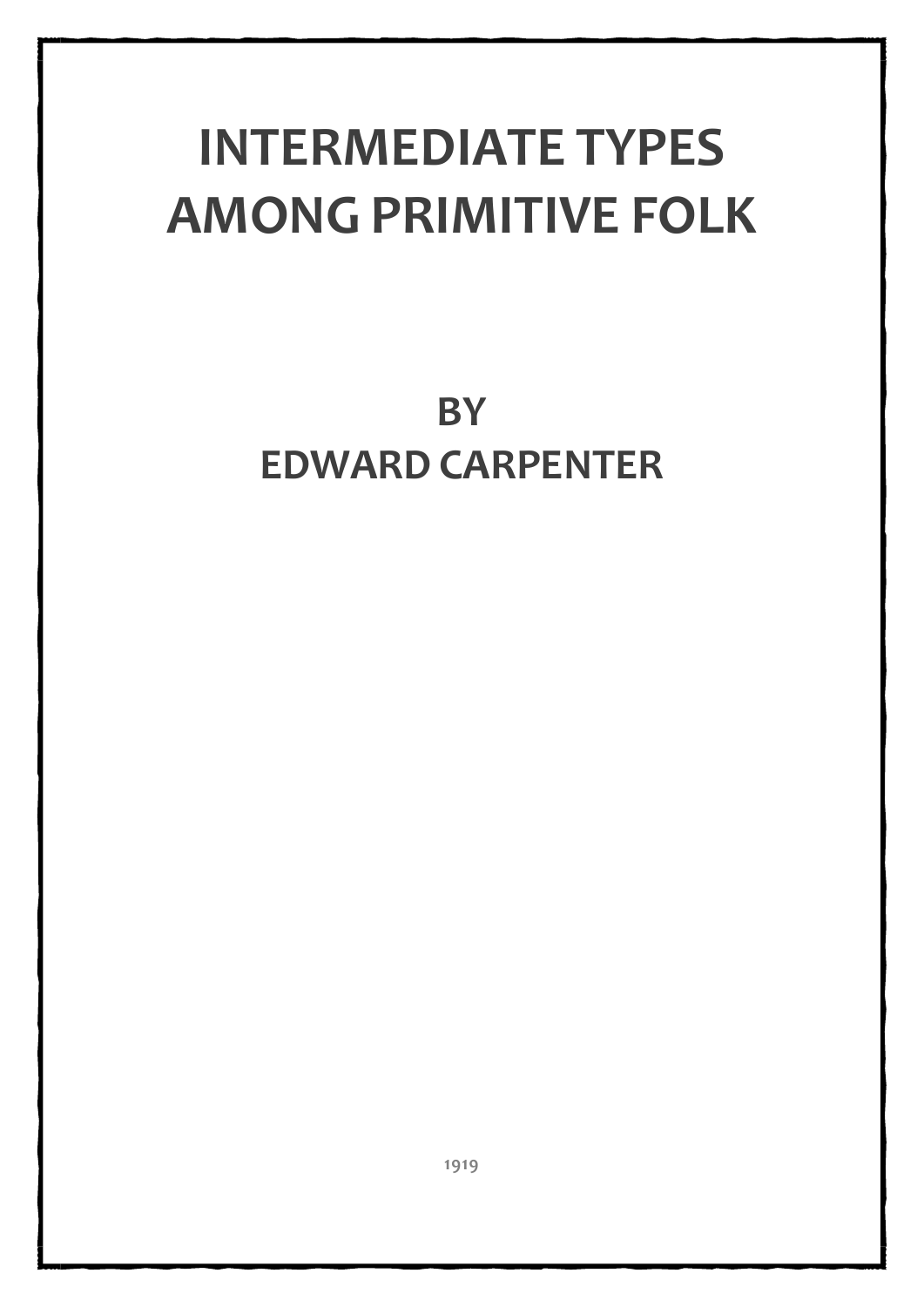Intermediate Types among Primitive Folk by Edward Carpenter.

This edition was created and published by Global Grey

©GlobalGrey 2019



**[globalgreyebooks.com](https://www.globalgreyebooks.com/index.html)**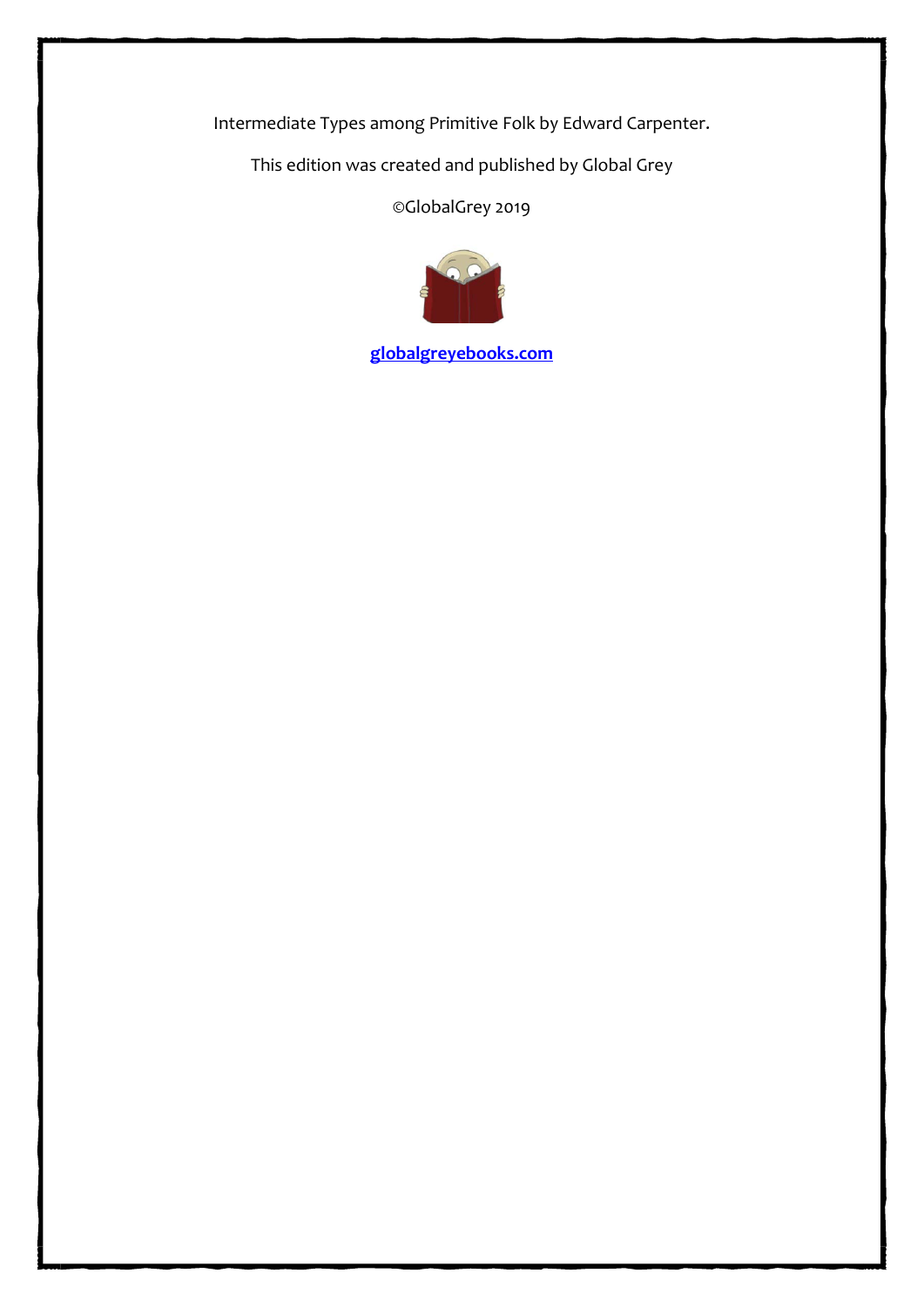## **CONTENTS**

[Note](#page-4-0)

[Introduction](#page-5-0)

## [PART 1. THE INTERMEDIATE IN THE SERVICE OF RELIGION](#page-8-0)

[Chapter 1. As Prophet Or Priest](#page-9-0)

[Chapter 2. As Wizard Or Witch](#page-21-0)

[Chapter 3. As Inventors Of The Arts And Crafts](#page-32-0)

[Chapter 4. Hermaphrodism Among Gods And Mortals](#page-38-0)

[PART 2. THE INTERMEDIATE AS WARRIOR](#page-48-0)

[Chapter 5. Military Comradeship Among The Dorian Greeks](#page-49-0)

[Chapter 6. The Dorian Comradeship In Relation To The Status Of Woman](#page-57-0)

[Chapter 7. Relation To Civic Life And Religion](#page-65-0)

[Chapter 8. The Samurai Of Japan: And Their Ideal](#page-76-0)

[Conclusion](#page-90-0)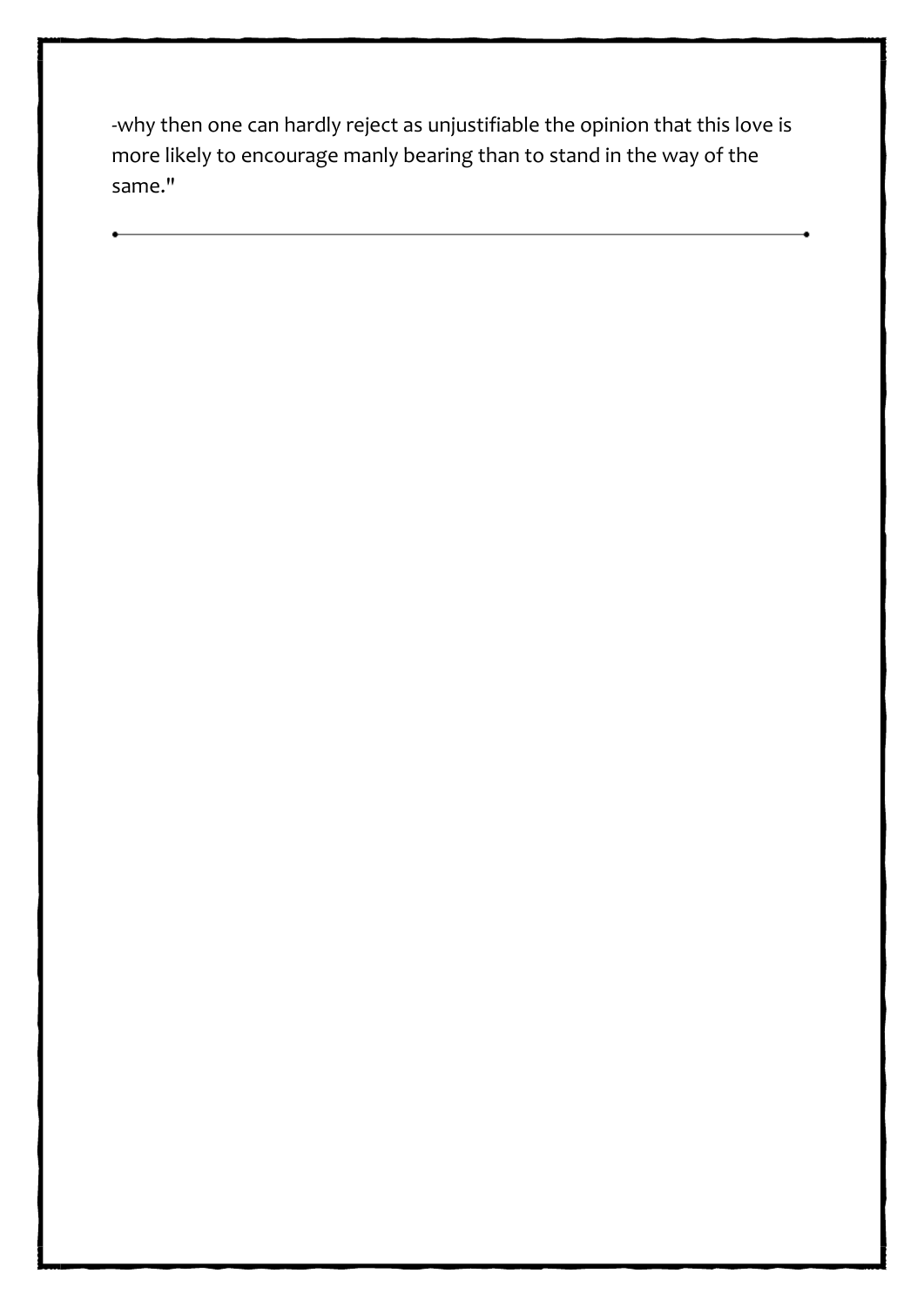## **CONCLUSION**

IT may seem rather too late--at the close of a book--to criticise its title! But in the present case perhaps this is the best place for the purpose. It may have occurred to readers of the foregoing pages that the word "Intermediate" hardly covers all the human types dealt with or spoken of. Between the quite normal man and the quite normal woman there are certainly a number of intermediate grades. There are men who approach women more or less in their sex-temperament and other respects--who are feminine or even effeminate in their various degrees; and there are women who approach men--who are somewhat masculine or even virile; and specimens of all these degrees have passed before us. But there are other types which can hardly be called "intermediate." If there are men who vary from the normal mantype in the feminine direction-and who may perhaps be termed "subvirile"- there are also men who vary in the opposite direction, and may be called "supervirile." If there are women who are less feminine than the normal woman, there are also other women who are "ultra-feminine." These types- these superviriles and ultra-feminines--are not between but beyond the normal boundaries. And not only should we theoretically conclude on the existence of such types, but practically we discover them, both around us to-day, and among the various peoples of the past.

There are certainly some men of amazing virility--great fighters, organisers, thinkers--powerful both in muscle and brain--who seem in their loverelations to stand to the ordinary man much as the latter does to the woman. Prof. Gustav Jaeger<sup>[1](#page-90-0)</sup> said, in 1884:--"What struck me most at first, but now appears to be perfectly explicable and natural, is that among the homosexuals are to be found the most remarkable specimens of men, namely those that I call *supervirile*. Such men stand by virtue of a special variation of their soul-stuff as much above the man as the normally sexual man does above the woman. Such a man is able by virtue of his soul-aroma to bewitch men, just as they, in the passive way, bewitch him. And as he

<span id="page-90-0"></span><sup>1</sup> In the third part of his Lehrbuch der allgemeinen Zoologie.